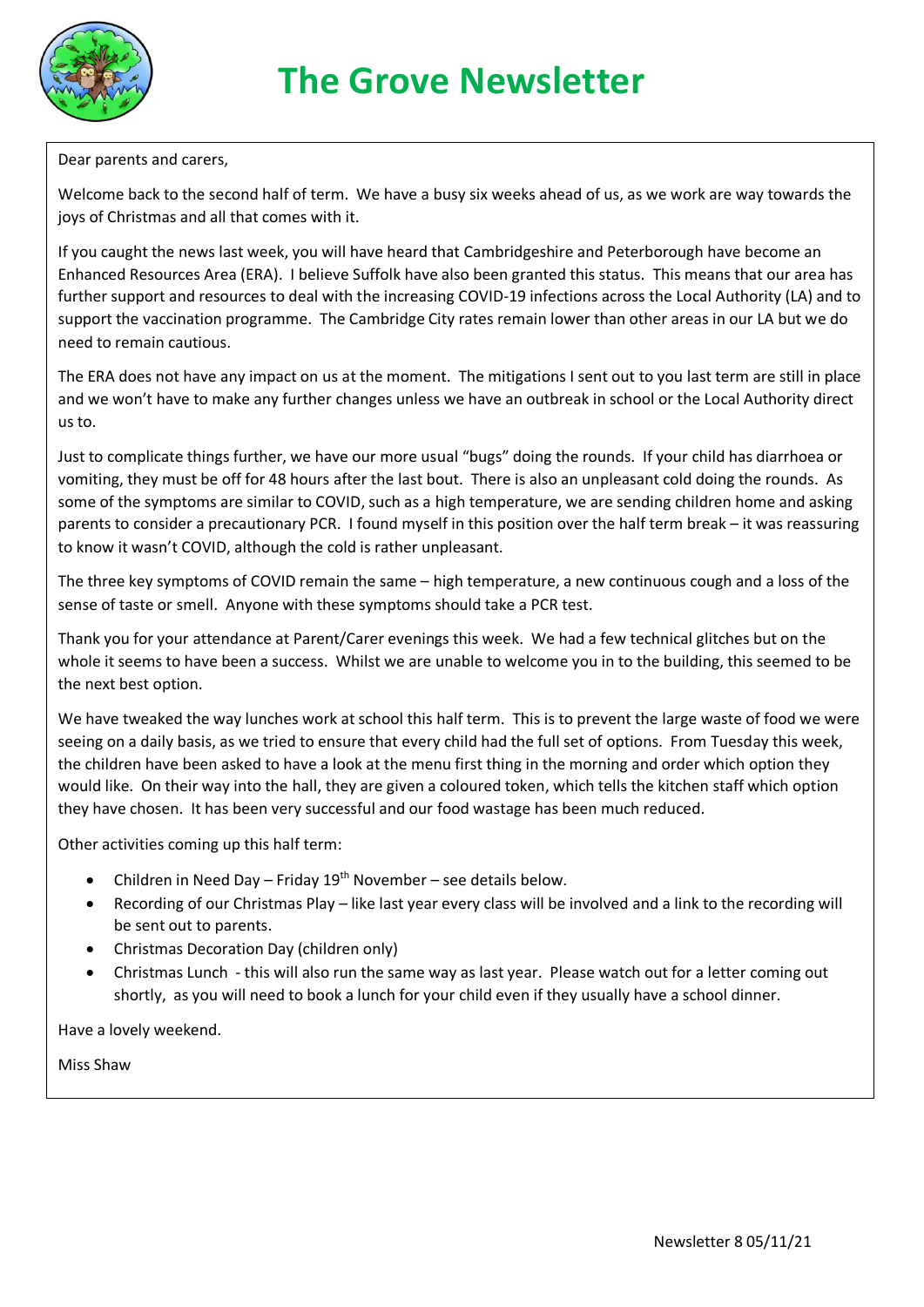

### **Thank you!**

We would like to give our thanks to:

- Mr Coleing, who has kindly planted some new plants in the container outside the school office, to replace the previous ones which had seen better days!
- Sally Caldecote for her help with giving a fresh coat of paint to areas around the outdoors of our school!

We are very grateful for your time and efforts.

#### **PTFA AGM and Uniform Sale – reminder**

A reminder that the PTFA AGM will take place next Friday, 12<sup>th</sup> November, immediately after school on the playground. Please do join us if you can.

The AGM will **be immediately follow by a second hand uniform sale** on the playground – the school gates will remain open until 15:45 to allow time for this.

If you wish to buy uniform items, **PLEASE BRING SMALL COINS / SMALL CHANGE** as the PTFA will not have change for larger notes.

#### **Parent Governor Elections**

There have been two nominations for the one available position of Parent Governor, and hence an election is being held. Your child will bring home today two ballot papers - one per parent.

If you wish to vote, please read the instructions on the ballot paper carefully and return your ballot paper to school (one paper per parent who wishes to vote) by 12pm on Thursday 11<sup>th</sup> November.

#### **Children in Need**

**Friday 19th November** sees the return of Children in Need.

If your child would like to participate in this event, they may come into school wearing a spotty outfit or their pyjamas (proper suitable school shoes please, no slippers) on this day.

Donations to Children in Need should be made via our JustGiving page (NO CASH IN SCHOOL PLEASE) – we suggest a donation of £1 per child to come in non-uniform:

[https://www.justgiving.com/fundraising/grovecin2021?utm\\_source=Sharethis&utm\\_medium=fundraisi](https://www.justgiving.com/fundraising/grovecin2021?utm_source=Sharethis&utm_medium=fundraising&utm_content=grovecin2021&utm_campaign=pfp-email&utm_term=762251c8605d478a8279e9d15141bd7b) [ng&utm\\_content=grovecin2021&utm\\_campaign=pfp](https://www.justgiving.com/fundraising/grovecin2021?utm_source=Sharethis&utm_medium=fundraising&utm_content=grovecin2021&utm_campaign=pfp-email&utm_term=762251c8605d478a8279e9d15141bd7b)[email&utm\\_term=762251c8605d478a8279e9d15141bd7b.](https://www.justgiving.com/fundraising/grovecin2021?utm_source=Sharethis&utm_medium=fundraising&utm_content=grovecin2021&utm_campaign=pfp-email&utm_term=762251c8605d478a8279e9d15141bd7b)

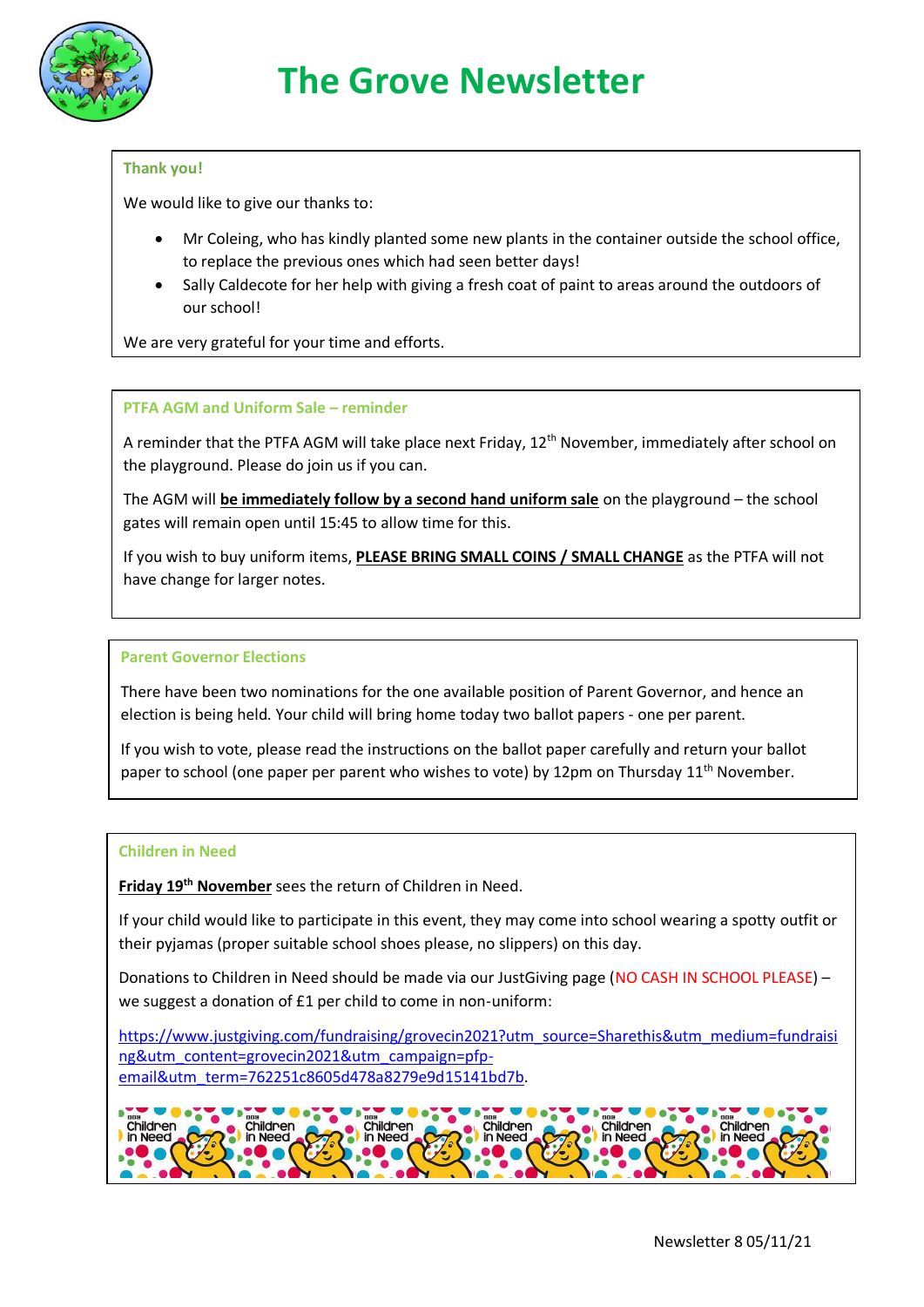

# **The Grove Newsletter**



# Does Your Child Need a Coat for the Winter Season?

We are a FREE service that offers collections of donated coats that we pass on to children who need them.

We accept donations of all children's coats, any age, as long as they are in a usable condition. We then pass them onto children and their families who need extra support during the winter season.

It's a completely free service, and gives children something new and warm.

There's no reason a child should ever be cold.



Find us on Facebook Coats for Kids



With lots of local drop off clonation points, its as easy as dropping them off and we will do the rest. To find your local drop off point find us on Facebook Thank you for any support you can give this great service.

Contact Julia Benson on 01223 577017 or jbenson@grove.cambs.sch.uk